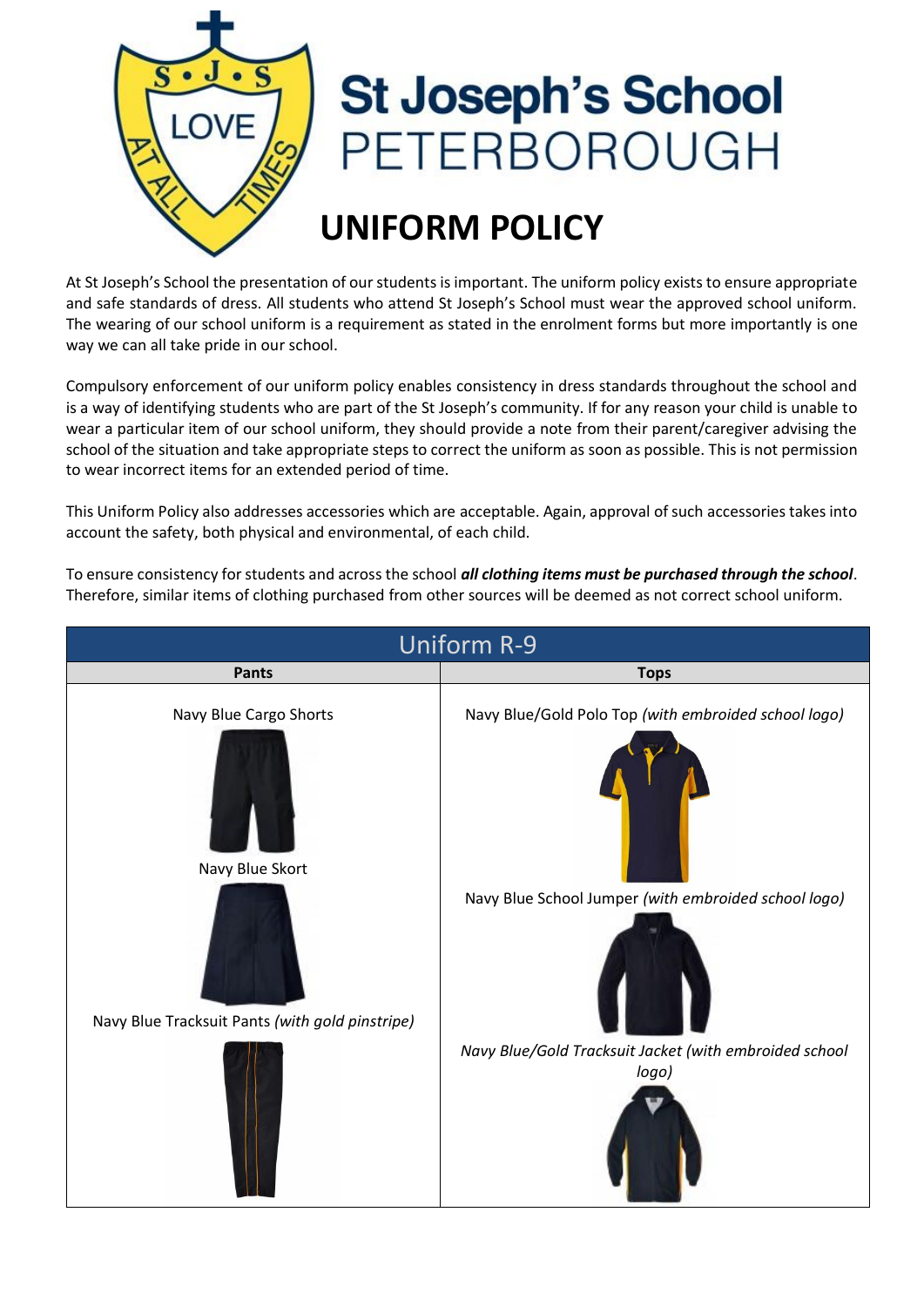

## ACCESSORIES



| <b>Earrings</b>                                                                                                                                                                                                                  | <b>Jewellery</b>                                                                                                                       | Hair                                                                                                          |
|----------------------------------------------------------------------------------------------------------------------------------------------------------------------------------------------------------------------------------|----------------------------------------------------------------------------------------------------------------------------------------|---------------------------------------------------------------------------------------------------------------|
| Students are only permitted to wear<br>no more than one stud in the lower<br>ear lobe. Stud to be plain silver/gold<br>or can have a school coloured stone<br>(blue/gold)<br>For safety reasons, sleepers are not to<br>be worn. | Students are permitted to wear a<br>necklace but it needs to be worn<br>under the shirt. Wrist watches are<br>allowed to be worn also. | Collar length hair must be tied<br>back with a natural hair colour<br>or school colour ribbon.<br>(Navy/gold) |
| Make-Up                                                                                                                                                                                                                          | <b>Nail Polish</b>                                                                                                                     |                                                                                                               |
| Students are not permitted to wear<br>any form of facial make-up. Sunscreen<br>and moisturiser are allowed.                                                                                                                      | Students are not permitted to wear<br>nail polish or artificial nails.                                                                 |                                                                                                               |